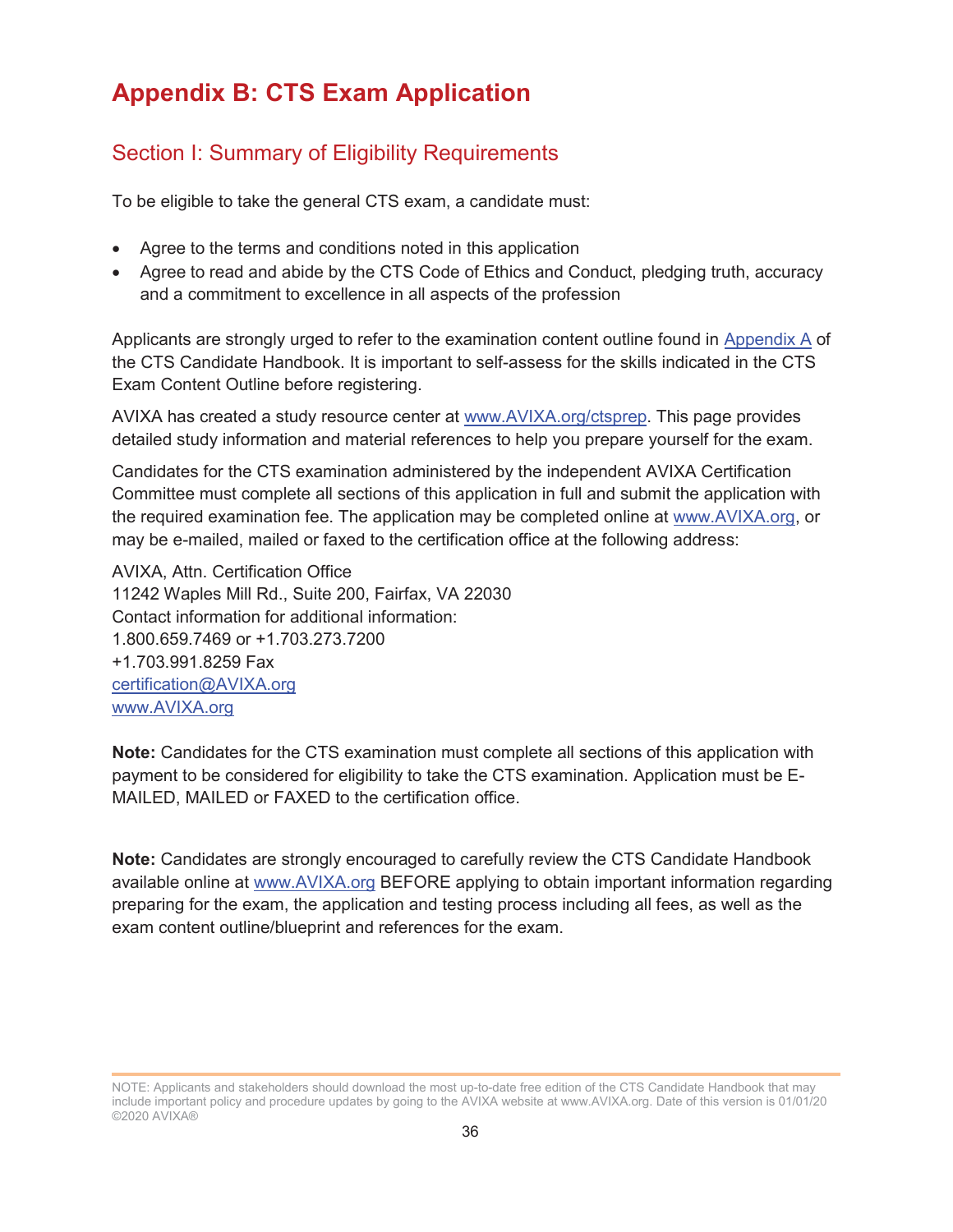# Section II: Applicant Information

|                                                                                   | <b>Important Note</b><br>Name MUST match your government issued identification that will be<br>presented at the testing center. Failure to do so will result in being denied<br>exam access. |                                                                     |  |  |  |  |  |
|-----------------------------------------------------------------------------------|----------------------------------------------------------------------------------------------------------------------------------------------------------------------------------------------|---------------------------------------------------------------------|--|--|--|--|--|
|                                                                                   |                                                                                                                                                                                              |                                                                     |  |  |  |  |  |
|                                                                                   |                                                                                                                                                                                              |                                                                     |  |  |  |  |  |
|                                                                                   |                                                                                                                                                                                              |                                                                     |  |  |  |  |  |
|                                                                                   |                                                                                                                                                                                              |                                                                     |  |  |  |  |  |
|                                                                                   |                                                                                                                                                                                              |                                                                     |  |  |  |  |  |
|                                                                                   | AVIXA Member ID (If known) ________________                                                                                                                                                  |                                                                     |  |  |  |  |  |
|                                                                                   | <b>Section III: Employment History</b>                                                                                                                                                       |                                                                     |  |  |  |  |  |
|                                                                                   |                                                                                                                                                                                              | Please complete employment history, latest experience listed first. |  |  |  |  |  |
|                                                                                   |                                                                                                                                                                                              |                                                                     |  |  |  |  |  |
|                                                                                   |                                                                                                                                                                                              |                                                                     |  |  |  |  |  |
|                                                                                   |                                                                                                                                                                                              | Address 2                                                           |  |  |  |  |  |
|                                                                                   |                                                                                                                                                                                              |                                                                     |  |  |  |  |  |
|                                                                                   |                                                                                                                                                                                              |                                                                     |  |  |  |  |  |
|                                                                                   |                                                                                                                                                                                              |                                                                     |  |  |  |  |  |
|                                                                                   |                                                                                                                                                                                              |                                                                     |  |  |  |  |  |
| Employer Phone_________________________________Employer Email____________________ |                                                                                                                                                                                              |                                                                     |  |  |  |  |  |
|                                                                                   |                                                                                                                                                                                              |                                                                     |  |  |  |  |  |
|                                                                                   |                                                                                                                                                                                              |                                                                     |  |  |  |  |  |
|                                                                                   |                                                                                                                                                                                              | Address 2                                                           |  |  |  |  |  |
|                                                                                   |                                                                                                                                                                                              |                                                                     |  |  |  |  |  |
|                                                                                   |                                                                                                                                                                                              |                                                                     |  |  |  |  |  |
|                                                                                   | Supervisor Name ___________________________________Supervisor Title________________________________                                                                                          |                                                                     |  |  |  |  |  |
|                                                                                   |                                                                                                                                                                                              |                                                                     |  |  |  |  |  |
| <b>Employer Phone</b><br><b>Employer Email</b>                                    |                                                                                                                                                                                              |                                                                     |  |  |  |  |  |

NOTE: Applicants and stakeholders should download the most up-to-date free edition of the CTS Candidate Handbook that may include important policy and procedure updates by going to the AVIXA website at www.AVIXA.org. Date of this version is 01/01/20 ©2020 AVIXA®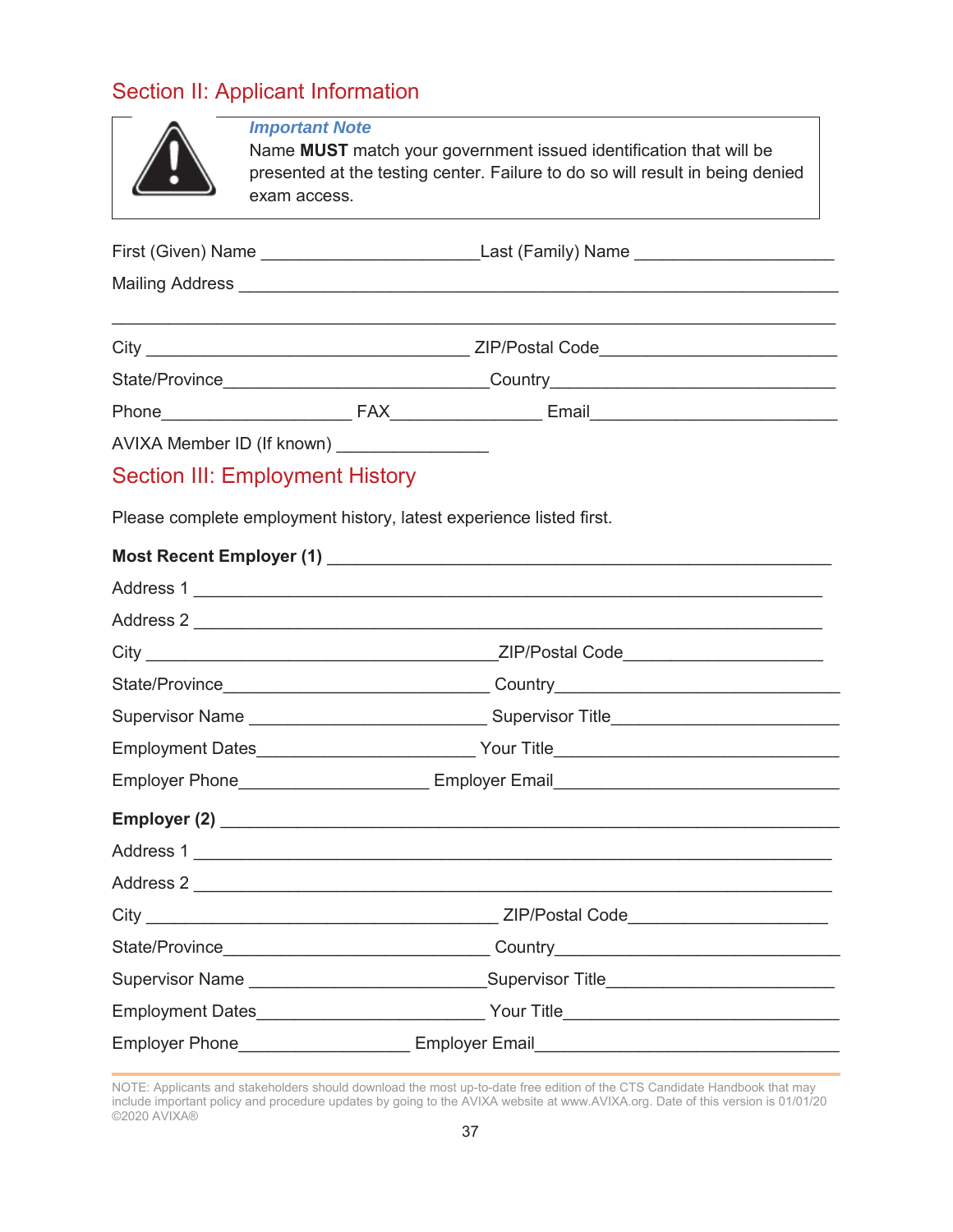## Section IV: Applicant Special Accommodations Request

Please check **Yes** or **No**:  $\vert$  **Yes**  $\vert$  **No** 

*If yes, you must complete the Request for AVIXA Examination Special Accommodations AND Healthcare Documentation of Disability Related Needs forms in the CTS Candidate Handbook online at*  www.AVIXA.org/cts *and mail to the certification office a minimum of 45 days prior to your desired testing date.* 

# Section V: Agreement and Signature

By checking the box and by typing or signing my name in the space provided, I agree to the following:

- I authorize the Certification Committee to obtain any background information necessary to verify the accuracy and completeness of my responses to all questions contained herein.
- I understand that the Certification Committee may audit candidate applications to verify experience or education either prior to or after an examination is taken, or after the results are announced. I agree to cooperate with such audit and further understand that providing false information for verification of experience or education, or having others to do so is a violation of the CTS Code of Ethics and Conduct and may result in sanctions.
- I hereby certify that I have read all portions of this application and the CTS Candidate Handbook and believe myself to be in compliance with all admission policies related to the CTS examination. The information I submit on this application and any documents I have enclosed or forwarded are complete, true and correct to the best of my knowledge and belief.
- I agree to immediately inform the certification office of all changes to the information included in this application while I am an applicant, and for as long as I am certified by the Certification Committee.
- I hereby attest that I am signing, either in person or electronically if by other than mailed application, and that I will be the individual taking the CTS examination I have applied for, solely for the purposes of CTS certification. I further understand that I am prohibited from transmitting information regarding examination questions or content in any form to any person or entity, and understand that failure to comply with this prohibition may result in my certification being revoked and/or legal action being taken against me.
- I have read, understand, and agree to be bound by the certification-related policies and procedures and CTS Code of Ethics and Conduct promulgated by the Certification Committee. I understand and agree that my failure to abide by the Certification Committee's policies and procedures and CTS Code of Ethics and Conduct shall constitute grounds for rejection of my application or denial or revocation of my certification.
- I understand that if successful I will be listed in the online professional certification registry; however, if in the future if I should not want to continue to be listed in the online registry, that I should send an email request stating such to certification@AVIXA.org or fax/mail the request to the certification office. I understand that even if my credentials are not listed in the online directory AVIXA will continue to verify credentials upon request.
- I agree to give the Certification Committee, and its agents and contractors, permission to contact me by U.S. mail, electronic mail, facsimile, or through other media on matters that AVIXA believes may be of importance to me. Should I wish to be taken off the certification mailing list in the future, I will send an email request stating such to certification@AVIXA.org, or fax/mail the request to the certification office.

I have read, understand, and agree to the terms listed above. Please check the box and personally sign or type name and date below as your electronic signature of agreement if this application is submitted other than by mail.

#### Applicant Signature: <u>and</u> the control of the control of the control of the control of the control of the control of the control of the control of the control of the control of the control of the control of the control of

NOTE: Applicants and stakeholders should download the most up-to-date free edition of the CTS Candidate Handbook that may include important policy and procedure updates by going to the AVIXA website at www.AVIXA.org. Date of this version is 01/01/20 ©2020 AVIXA®